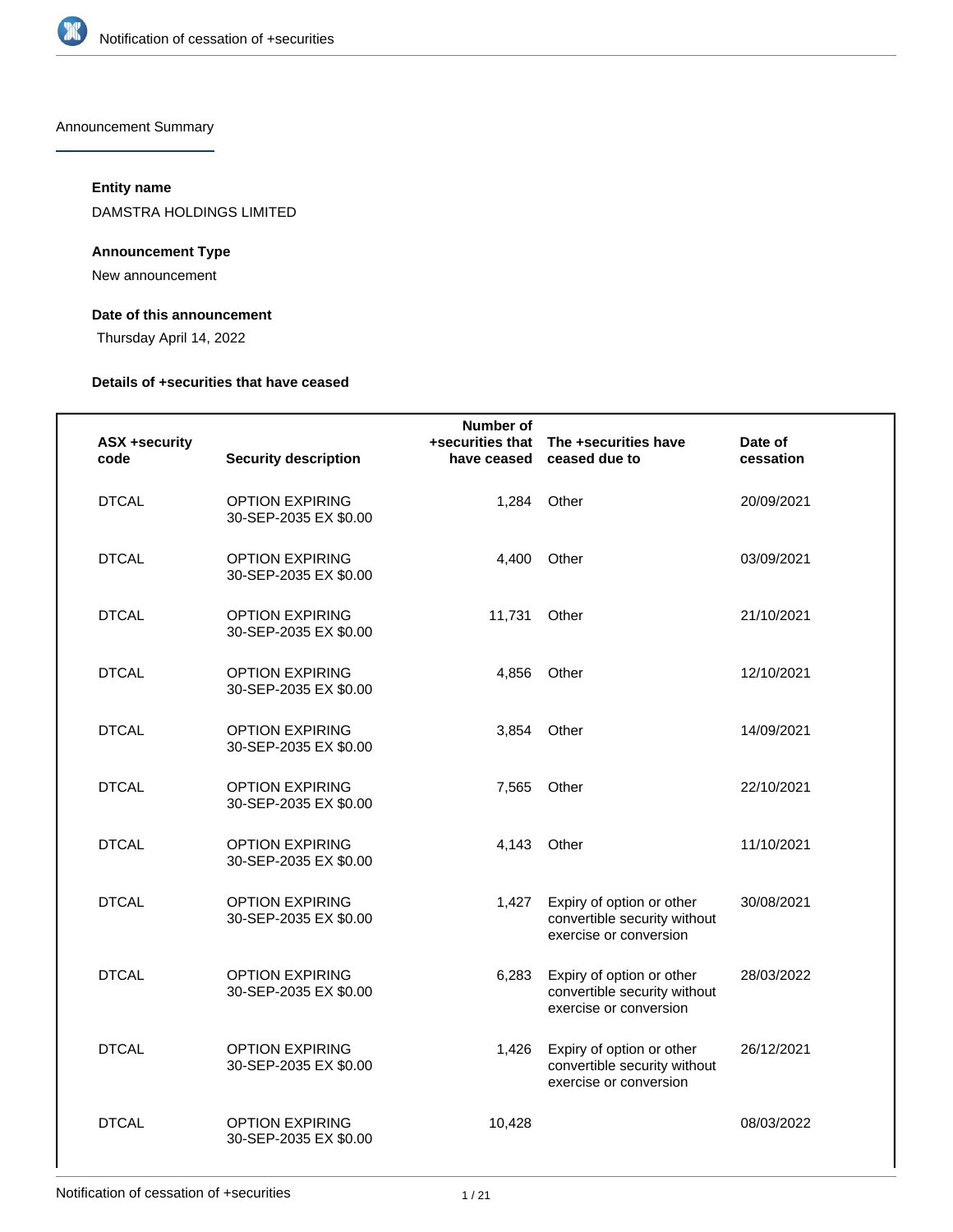

|              |                                                    |        | Lapse of conditional right to<br>securities because the<br>conditions have not been, or                                                 |            |
|--------------|----------------------------------------------------|--------|-----------------------------------------------------------------------------------------------------------------------------------------|------------|
|              |                                                    |        | have become incapable of<br>being, satisfied                                                                                            |            |
| <b>DTCAM</b> | <b>OPTION EXPIRING</b><br>30-SEP-2026 EX \$3.2375  | 4,331  | Expiry of option or other<br>convertible security without<br>exercise or conversion                                                     | 30/08/2021 |
| <b>DTCAM</b> | <b>OPTION EXPIRING</b><br>30-SEP-2026 EX \$3.2375  | 8,663  | Expiry of option or other<br>convertible security without<br>exercise or conversion                                                     | 21/10/2021 |
| <b>DTCAM</b> | <b>OPTION EXPIRING</b><br>30-SEP-2026 EX \$3.2375  | 6,496  | Expiry of option or other<br>convertible security without<br>exercise or conversion                                                     | 28/03/2022 |
| <b>DTCAM</b> | <b>OPTION EXPIRING</b><br>30-SEP-2026 EX \$3.2375  | 4,330  | Expiry of option or other<br>convertible security without<br>exercise or conversion                                                     | 26/12/2021 |
| <b>DTCAM</b> | <b>OPTION EXPIRING</b><br>30-SEP-2026 EX \$3.2375  | 6,499  | Lapse of conditional right to<br>securities because the<br>conditions have not been, or<br>have become incapable of<br>being, satisfied | 08/03/2022 |
| <b>DTCAV</b> | <b>OPTION EXPIRING</b><br>01-SEP-2036 EX NIL       | 21,875 | Lapse of conditional right to<br>securities because the<br>conditions have not been, or<br>have become incapable of<br>being, satisfied | 28/01/2022 |
| <b>DTCAA</b> | <b>OPTION EXPIRING</b><br>16-OCT-2034 EX NIL PRICE | 22,222 | Expiry of option or other<br>convertible security without<br>exercise or conversion                                                     | 30/08/2021 |
| <b>DTCAA</b> | <b>OPTION EXPIRING</b><br>16-OCT-2034 EX NIL PRICE | 22,222 | Expiry of option or other<br>convertible security without<br>exercise or conversion                                                     | 28/03/2022 |
| <b>DTCAN</b> | <b>OPTION EXPIRING</b><br>16-DEC-2035 EX \$ NIL    | 19,724 | Other                                                                                                                                   | 25/03/2022 |
| <b>DTCAN</b> | <b>OPTION EXPIRING</b><br>16-DEC-2035 EX \$ NIL    | 59,172 | Expiry of option or other<br>convertible security without<br>exercise or conversion                                                     | 30/01/2022 |
| <b>DTCAU</b> | <b>OPTION EXPIRING</b><br>01-SEP-2036 EX NIL       | 2,606  | Other                                                                                                                                   | 20/09/2021 |
| <b>DTCAU</b> | <b>OPTION EXPIRING</b><br>01-SEP-2036 EX NIL       | 2,628  | Other                                                                                                                                   | 30/09/2021 |
| <b>DTCAU</b> | <b>OPTION EXPIRING</b><br>01-SEP-2036 EX NIL       | 2,663  | Other                                                                                                                                   | 25/03/2021 |
| <b>DTCAU</b> |                                                    | 1,068  |                                                                                                                                         | 26/12/2021 |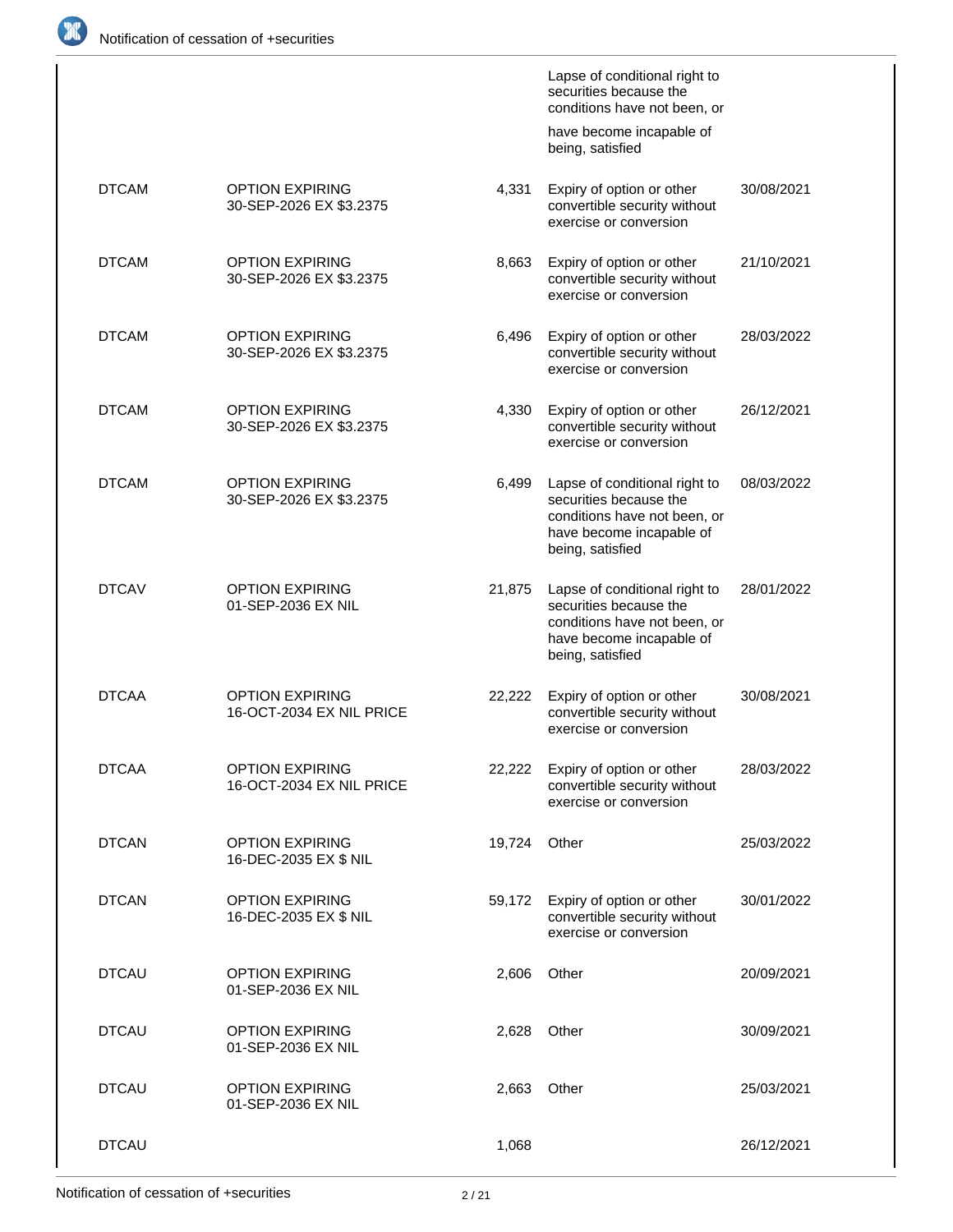

|              | <b>OPTION EXPIRING</b><br>01-SEP-2036 EX NIL      |        | Expiry of option or other<br>convertible security without<br>exercise or conversion |            |
|--------------|---------------------------------------------------|--------|-------------------------------------------------------------------------------------|------------|
| <b>DTCAU</b> | <b>OPTION EXPIRING</b><br>01-SEP-2036 EX NIL      | 4.446  | Expiry of option or other<br>convertible security without<br>exercise or conversion | 30/01/2022 |
| <b>DTCAU</b> | <b>OPTION EXPIRING</b><br>01-SEP-2036 EX NIL      | 3,219  | Expiry of option or other<br>convertible security without<br>exercise or conversion | 21/01/2022 |
| <b>DTCAT</b> | <b>OPTION EXPIRING</b><br>01-SEP-2027 EX \$1.6975 | 3,262  | Expiry of option or other<br>convertible security without<br>exercise or conversion | 26/12/2021 |
| <b>DTCAT</b> | <b>OPTION EXPIRING</b><br>01-SEP-2027 EX \$1.6975 | 13,577 | Expiry of option or other<br>convertible security without<br>exercise or conversion | 30/01/2022 |
|              |                                                   |        |                                                                                     |            |

Refer to next page for full details of the announcement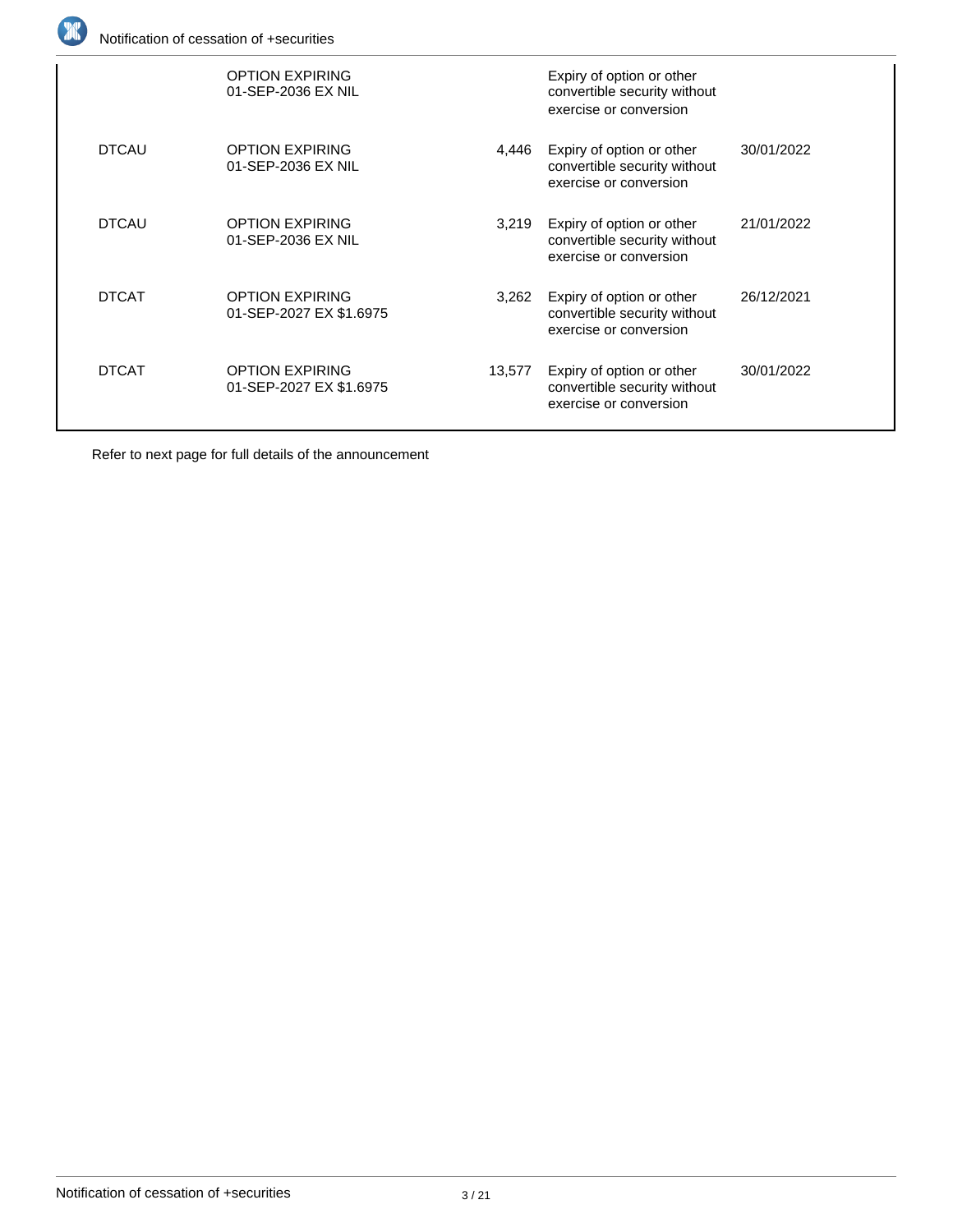

Part 1 - Announcement Details

## **1.1 Name of +Entity**

DAMSTRA HOLDINGS LIMITED

We (the entity named above) provide the following information about our issued capital.

**1.2 Registered Number Type**

ACN

**Registration Number** 610571607

## **1.3 ASX issuer code** DTC

**1.4 The announcement is**

New announcement

## **1.5 Date of this announcement**

14/4/2022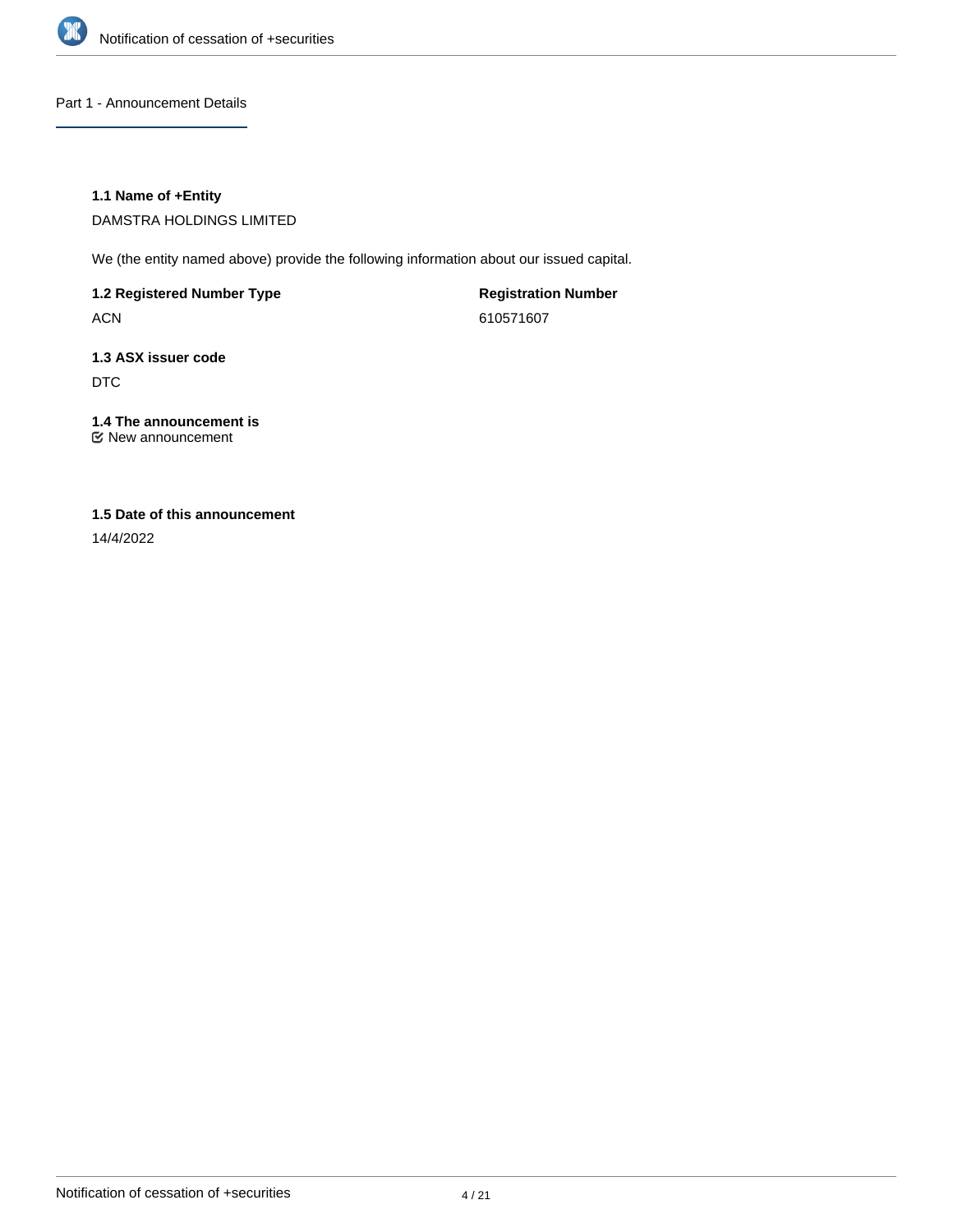

## Part 2 - Details of +equity securities or +debt securities that have ceased

| ASX +Security Code and Description |  |  |
|------------------------------------|--|--|
|------------------------------------|--|--|

DTCAV : OPTION EXPIRING 01-SEP-2036 EX NIL

#### **Unquoted +equity securities that have ceased**

**Number of securities that have ceased**

21,875

#### **Reason for cessation**

Lapse of conditional right to securities because the conditions have not been, or have become incapable of being, satisfied

**Is the entity paying any consideration for the cessation?** No

28/1/2022

#### **Any other information the entity wishes to notify to ASX about the cessation?**

## **ASX +Security Code and Description**

DTCAL : OPTION EXPIRING 30-SEP-2035 EX \$0.00

## **Unquoted +equity securities that have ceased**

#### **Number of securities that have ceased**

1,284

#### **Reason for cessation**

**Other** 

#### **Please provide additional details**

Cancellation of option on conversion to fully paid ordinary shares in the Company.

**Date of cessation**

20/9/2021

**Is the entity paying any consideration for the cessation?** No

#### **Any other information the entity wishes to notify to ASX about the cessation?**

## **ASX +Security Code and Description**

DTCAL : OPTION EXPIRING 30-SEP-2035 EX \$0.00

**Unquoted +equity securities that have ceased**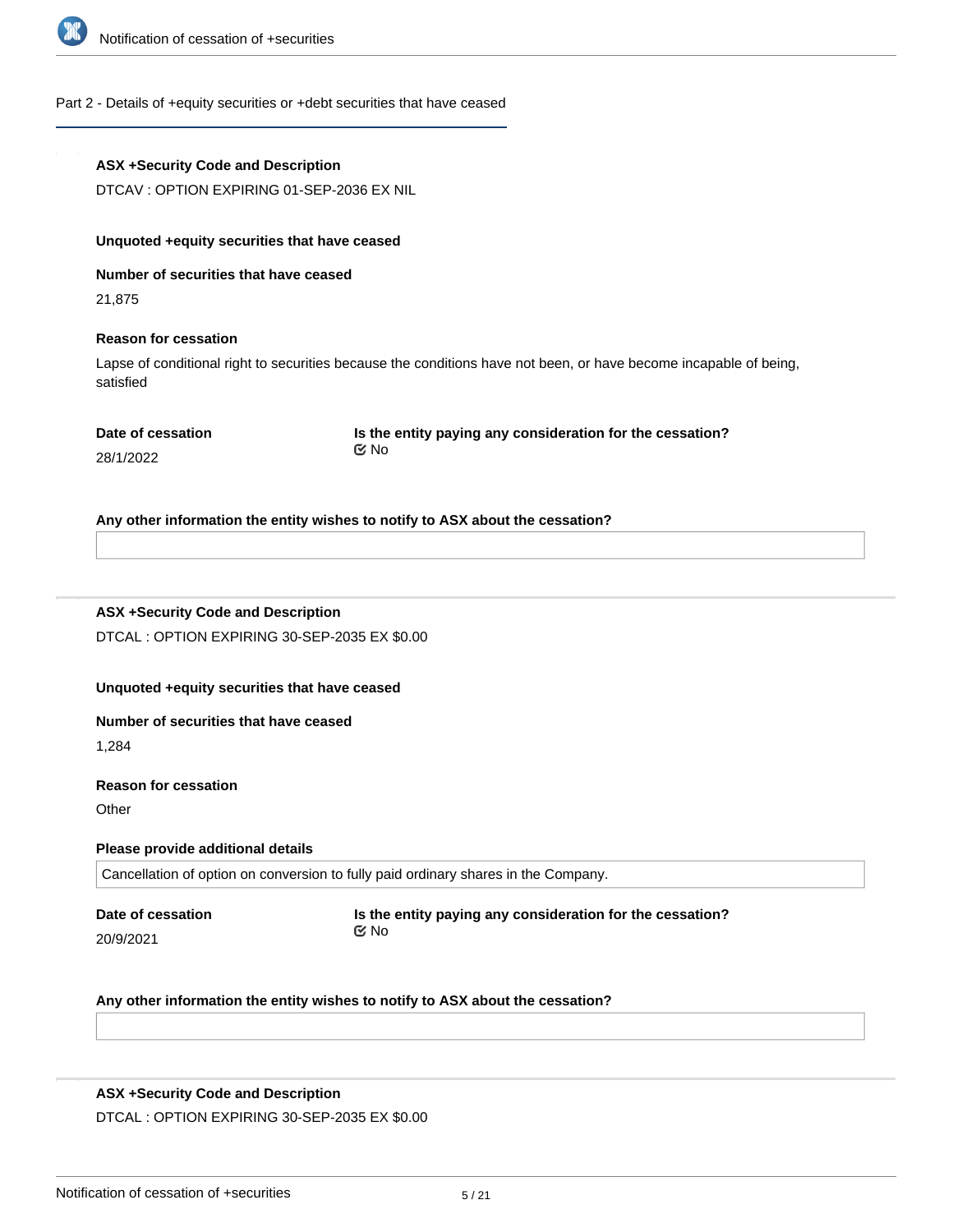

## **Unquoted +equity securities that have ceased**

#### **Number of securities that have ceased**

4,400

#### **Reason for cessation**

**Other** 

3/9/2021

#### **Please provide additional details**

Cancellation of option on conversion to fully paid ordinary shares in the Company.

**Date of cessation**

**Is the entity paying any consideration for the cessation?** No

#### **Any other information the entity wishes to notify to ASX about the cessation?**

**ASX +Security Code and Description**

DTCAL : OPTION EXPIRING 30-SEP-2035 EX \$0.00

#### **Unquoted +equity securities that have ceased**

#### **Number of securities that have ceased**

713

# **Reason for cessation**

**Other** 

#### **Please provide additional details**

Cancellation of option on conversion to fully paid ordinary shares in the Company.

**Date of cessation** 21/10/2021

**Is the entity paying any consideration for the cessation?** No

#### **Any other information the entity wishes to notify to ASX about the cessation?**

## **ASX +Security Code and Description**

DTCAL : OPTION EXPIRING 30-SEP-2035 EX \$0.00

## **Unquoted +equity securities that have ceased**

## **Number of securities that have ceased**

713

#### **Reason for cessation**

**Other**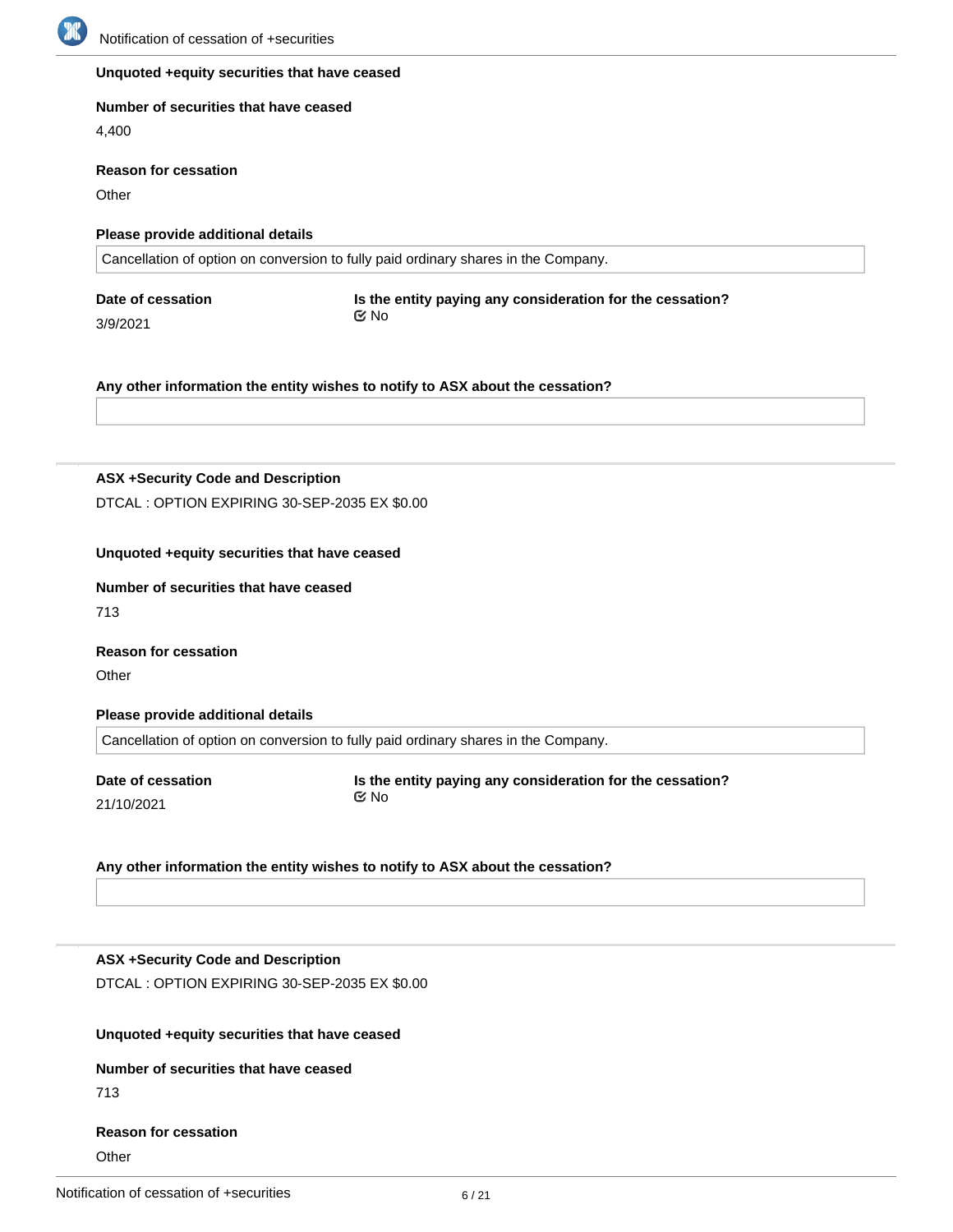

#### **Please provide additional details**

Cancellation of option on conversion to fully paid ordinary shares in the Company.

**Date of cessation** 12/10/2021

**Is the entity paying any consideration for the cessation?** No

**Any other information the entity wishes to notify to ASX about the cessation?**

#### **ASX +Security Code and Description**

DTCAL : OPTION EXPIRING 30-SEP-2035 EX \$0.00

#### **Unquoted +equity securities that have ceased**

## **Number of securities that have ceased** 3,854

**Reason for cessation**

**Other** 

#### **Please provide additional details**

Cancellation of option on conversion to fully paid ordinary shares in the Company.

**Date of cessation** 14/9/2021

**Is the entity paying any consideration for the cessation?** No

## **Any other information the entity wishes to notify to ASX about the cessation?**

## **ASX +Security Code and Description**

DTCAL : OPTION EXPIRING 30-SEP-2035 EX \$0.00

## **Unquoted +equity securities that have ceased**

#### **Number of securities that have ceased**

8,876

#### **Reason for cessation**

**Other** 

#### **Please provide additional details**

Cancellation of option on conversion to fully paid ordinary shares in the Company.

#### **Date of cessation**

21/10/2021

#### **Is the entity paying any consideration for the cessation?** No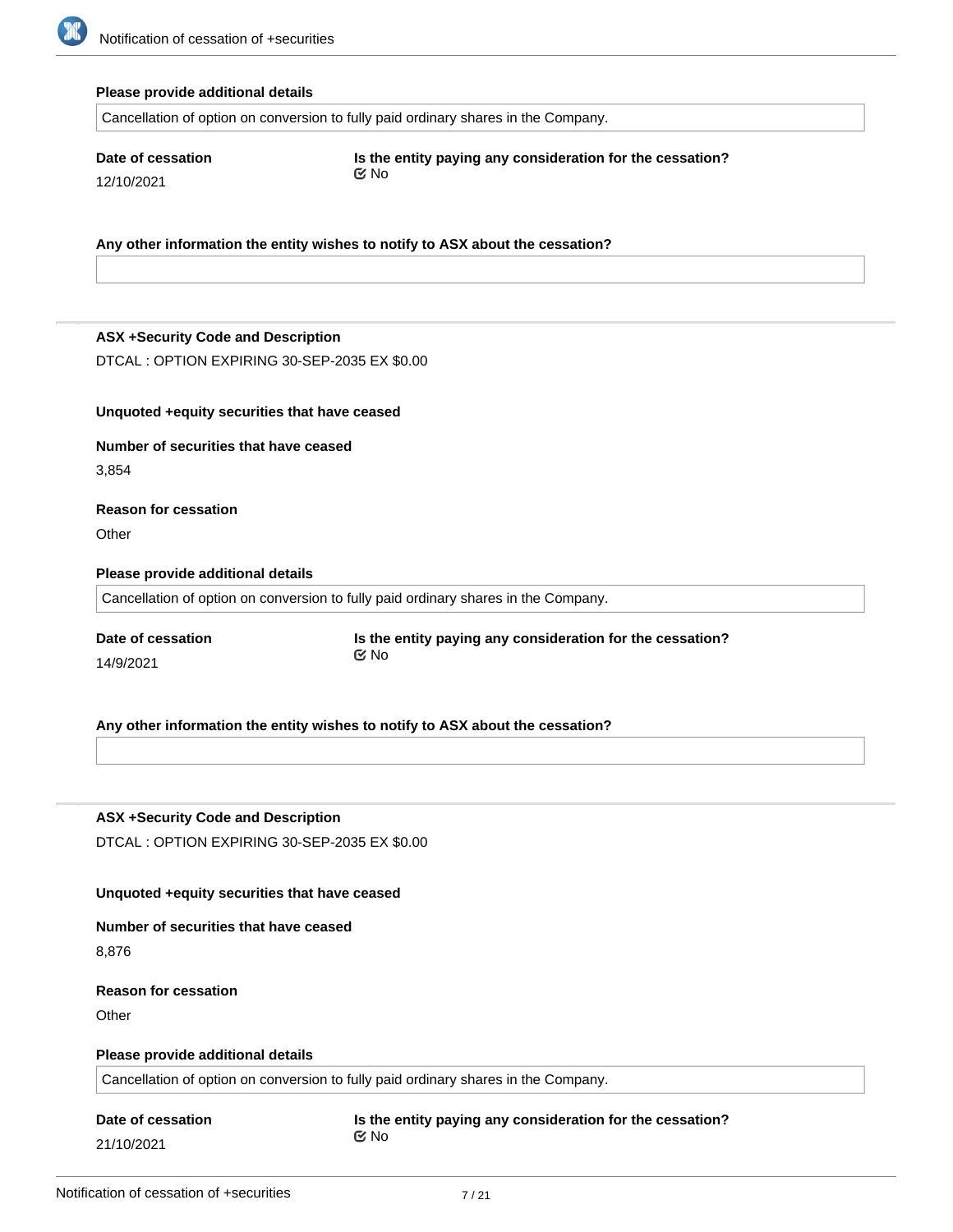

#### **Any other information the entity wishes to notify to ASX about the cessation?**

#### **ASX +Security Code and Description**

DTCAL : OPTION EXPIRING 30-SEP-2035 EX \$0.00

#### **Unquoted +equity securities that have ceased**

**Number of securities that have ceased**

7,565

## **Reason for cessation**

**Other** 

#### **Please provide additional details**

Cancellation of option on conversion to fully paid ordinary shares in the Company.

**Date of cessation** 22/10/2021

**Is the entity paying any consideration for the cessation?** No

**Any other information the entity wishes to notify to ASX about the cessation?**

#### **ASX +Security Code and Description**

DTCAL : OPTION EXPIRING 30-SEP-2035 EX \$0.00

#### **Unquoted +equity securities that have ceased**

#### **Number of securities that have ceased**

4,143

#### **Reason for cessation**

**Other** 

#### **Please provide additional details**

Cancellation of option on conversion to fully paid ordinary shares in the Company.

## **Date of cessation**

12/10/2021

**Is the entity paying any consideration for the cessation?** No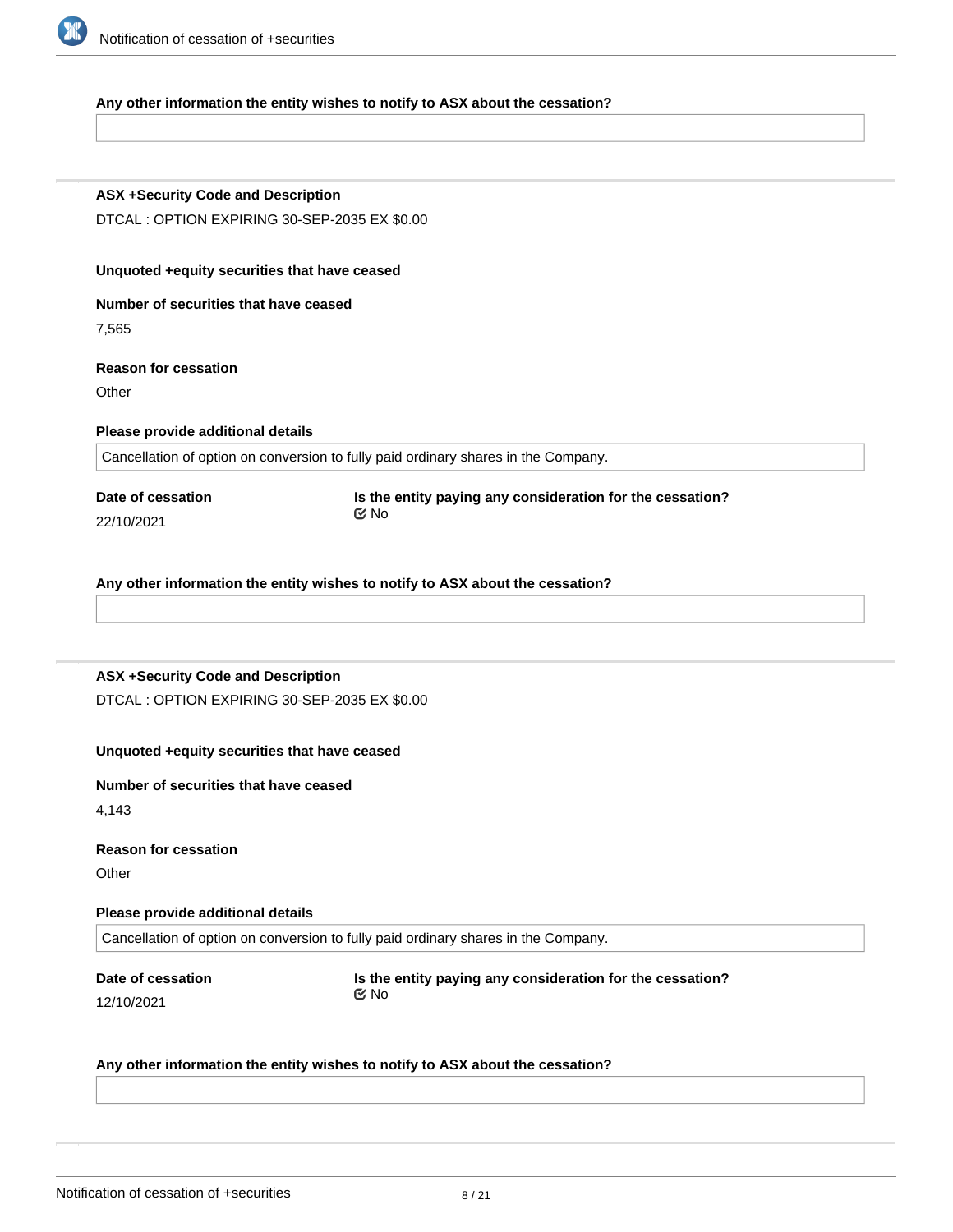

#### **ASX +Security Code and Description**

DTCAL : OPTION EXPIRING 30-SEP-2035 EX \$0.00

#### **Unquoted +equity securities that have ceased**

**Number of securities that have ceased**

4,143

**Reason for cessation**

**Other** 

#### **Please provide additional details**

Cancellation of option on conversion to fully paid ordinary shares in the Company.

**Date of cessation** 11/10/2021

**Is the entity paying any consideration for the cessation?** No

#### **Any other information the entity wishes to notify to ASX about the cessation?**

## **ASX +Security Code and Description**

DTCAN : OPTION EXPIRING 16-DEC-2035 EX \$ NIL

#### **Unquoted +equity securities that have ceased**

#### **Number of securities that have ceased**

19,724

## **Reason for cessation**

**Other** 

#### **Please provide additional details**

Cancellation of option on conversion to fully paid ordinary shares in the Company.

| Date of cessation | Is the entity paying any consideration for the cessation? |
|-------------------|-----------------------------------------------------------|
| 25/3/2022         | ©⁄ No                                                     |

#### **Any other information the entity wishes to notify to ASX about the cessation?**

## **ASX +Security Code and Description**

DTCAU : OPTION EXPIRING 01-SEP-2036 EX NIL

#### **Unquoted +equity securities that have ceased**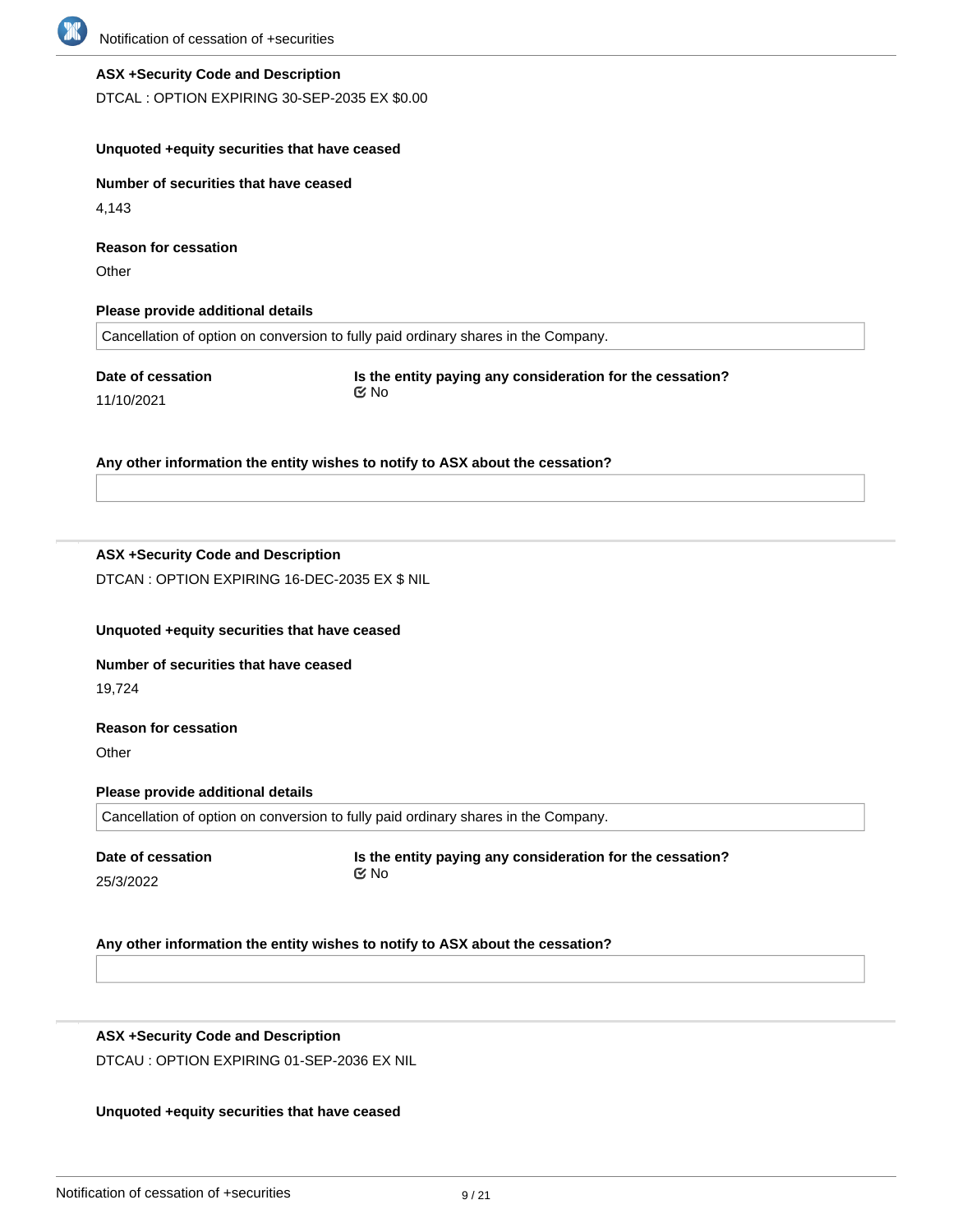

#### **Number of securities that have ceased**

1,885

#### **Reason for cessation**

**Other** 

#### **Please provide additional details**

Cancellation of option on conversion to fully paid ordinary shares in the Company.

**Date of cessation**

20/9/2021

**Is the entity paying any consideration for the cessation?** No

**Any other information the entity wishes to notify to ASX about the cessation?**

**ASX +Security Code and Description** DTCAU : OPTION EXPIRING 01-SEP-2036 EX NIL

## **Unquoted +equity securities that have ceased**

**Number of securities that have ceased**

2,628

**Reason for cessation**

**Other** 

**Please provide additional details**

Cancellation of option on conversion to fully paid ordinary shares in the Company.

**Date of cessation** 30/9/2021

**Is the entity paying any consideration for the cessation?** No

**Any other information the entity wishes to notify to ASX about the cessation?**

#### **ASX +Security Code and Description**

DTCAU : OPTION EXPIRING 01-SEP-2036 EX NIL

#### **Unquoted +equity securities that have ceased**

## **Number of securities that have ceased** 2,663

# **Reason for cessation**

**Other** 

**Please provide additional details**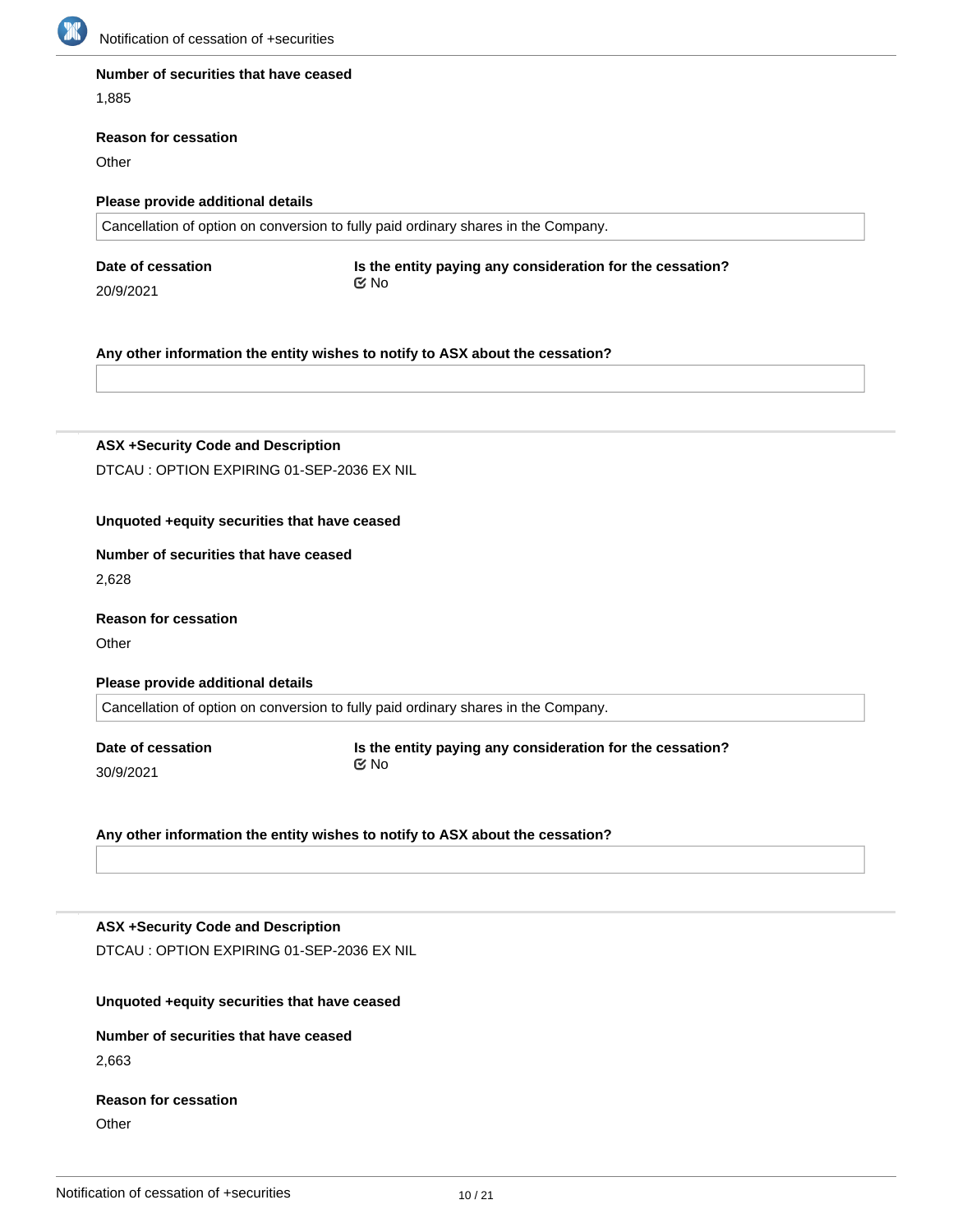

#### **Please provide additional details**

Cancellation of option on conversion to fully paid ordinary shares in the Company.

## **Date of cessation**

25/3/2021

**Is the entity paying any consideration for the cessation?** No

**Any other information the entity wishes to notify to ASX about the cessation?**

#### **ASX +Security Code and Description**

DTCAU : OPTION EXPIRING 01-SEP-2036 EX NIL

#### **Unquoted +equity securities that have ceased**

#### **Number of securities that have ceased**

721

## **Reason for cessation**

**Other** 

#### **Please provide additional details**

Cancellation of option on conversion to fully paid ordinary shares in the Company.

**Date of cessation** 20/9/2021

**Is the entity paying any consideration for the cessation?** No

#### **Any other information the entity wishes to notify to ASX about the cessation?**

**ASX +Security Code and Description** DTCAA : OPTION EXPIRING 16-OCT-2034 EX NIL PRICE

#### **Unquoted +equity securities that have ceased**

#### **Number of securities that have ceased**

22,222

## **Reason for cessation**

Expiry of option or other convertible security without exercise or conversion

| Date of cessation |  |
|-------------------|--|
| 30/8/2021         |  |

**Is the entity paying any consideration for the cessation?** No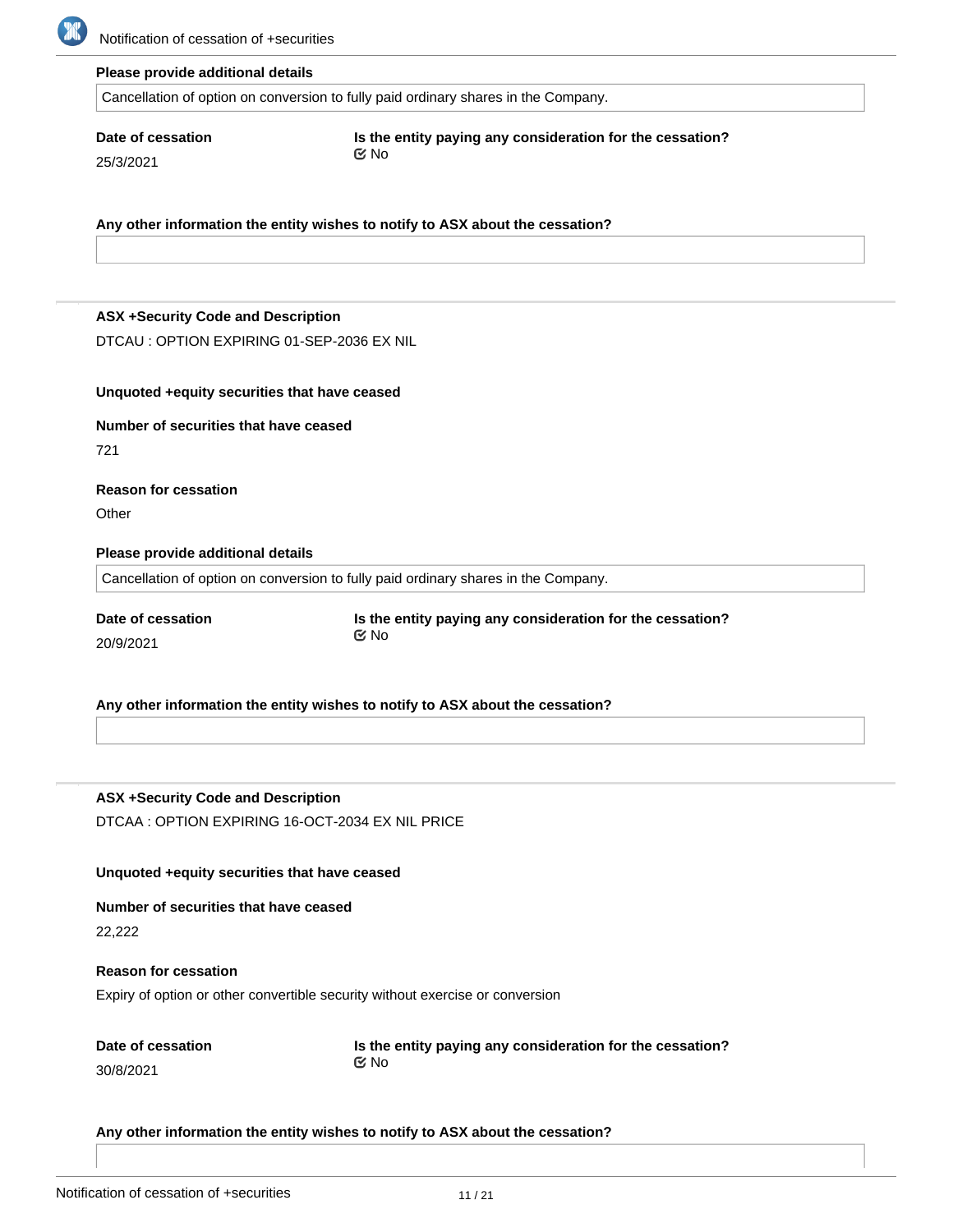

## **ASX +Security Code and Description**

DTCAA : OPTION EXPIRING 16-OCT-2034 EX NIL PRICE

| Unquoted + equity securities that have ceased                                                                |                                                                           |  |  |  |
|--------------------------------------------------------------------------------------------------------------|---------------------------------------------------------------------------|--|--|--|
| Number of securities that have ceased<br>22,222                                                              |                                                                           |  |  |  |
| <b>Reason for cessation</b><br>Expiry of option or other convertible security without exercise or conversion |                                                                           |  |  |  |
| Date of cessation<br>28/3/2022                                                                               | Is the entity paying any consideration for the cessation?<br>$\propto$ No |  |  |  |

**Any other information the entity wishes to notify to ASX about the cessation?**

## **ASX +Security Code and Description**

DTCAM : OPTION EXPIRING 30-SEP-2026 EX \$3.2375

#### **Unquoted +equity securities that have ceased**

**Number of securities that have ceased** 4,331

## **Reason for cessation** Expiry of option or other convertible security without exercise or conversion

**Date of cessation** 30/8/2021

**Is the entity paying any consideration for the cessation?** No

## **Any other information the entity wishes to notify to ASX about the cessation?**

## **ASX +Security Code and Description**

DTCAM : OPTION EXPIRING 30-SEP-2026 EX \$3.2375

## **Unquoted +equity securities that have ceased**

#### **Number of securities that have ceased**

8,663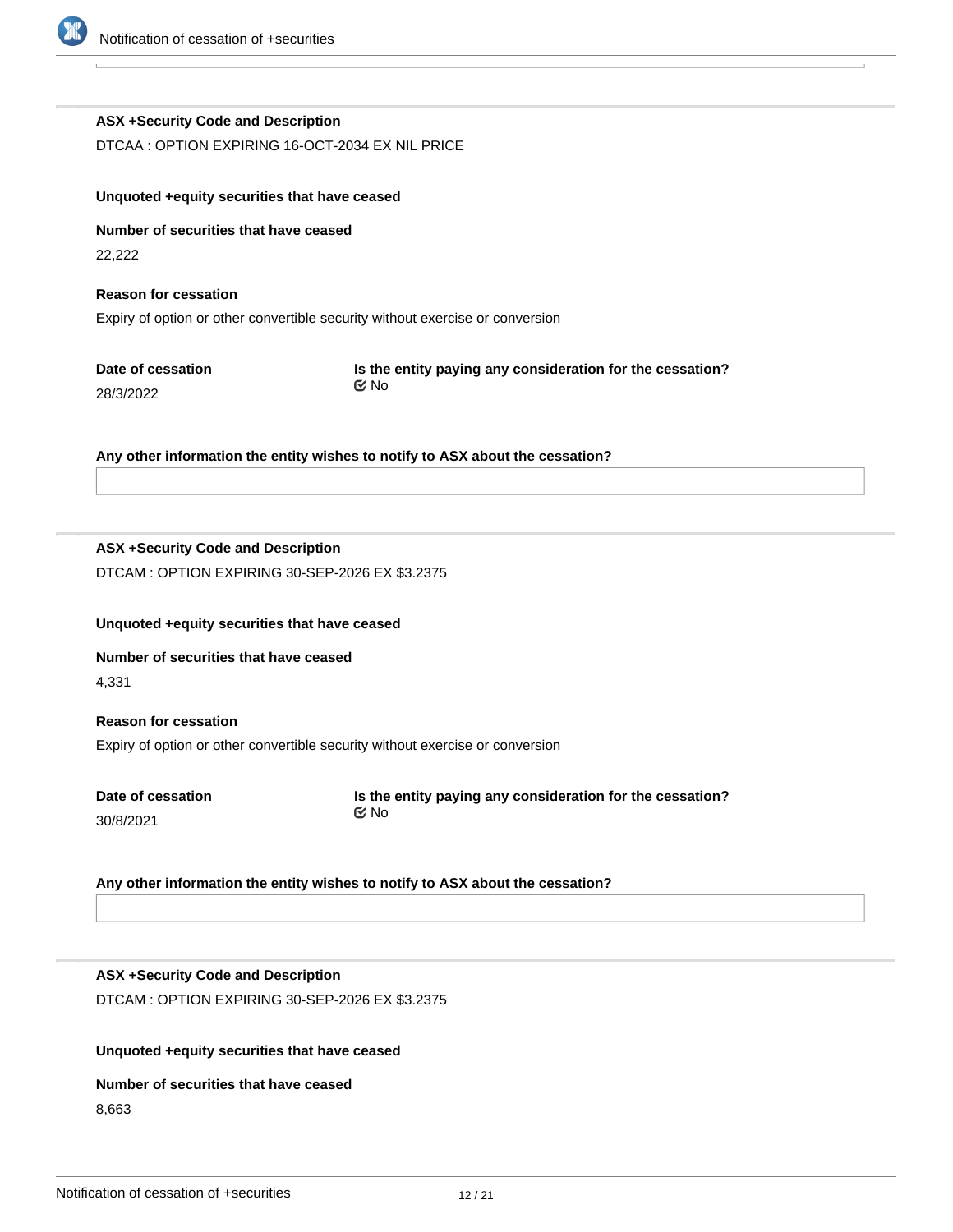

#### **Reason for cessation**

**Date of cessation**

21/10/2021

Expiry of option or other convertible security without exercise or conversion

No

| 4 1 1 1 1 1 2 1 2 1                                                           |                                                                                |  |  |  |
|-------------------------------------------------------------------------------|--------------------------------------------------------------------------------|--|--|--|
|                                                                               |                                                                                |  |  |  |
| Any other information the entity wishes to notify to ASX about the cessation? |                                                                                |  |  |  |
|                                                                               |                                                                                |  |  |  |
|                                                                               |                                                                                |  |  |  |
| <b>ASX +Security Code and Description</b>                                     |                                                                                |  |  |  |
| DTCAM: OPTION EXPIRING 30-SEP-2026 EX \$3.2375                                |                                                                                |  |  |  |
|                                                                               |                                                                                |  |  |  |
| Unquoted +equity securities that have ceased                                  |                                                                                |  |  |  |
| Number of securities that have ceased                                         |                                                                                |  |  |  |
| 6,496                                                                         |                                                                                |  |  |  |
|                                                                               |                                                                                |  |  |  |
| <b>Reason for cessation</b>                                                   |                                                                                |  |  |  |
| Expiry of option or other convertible security without exercise or conversion |                                                                                |  |  |  |
| Date of cessation                                                             |                                                                                |  |  |  |
| 28/3/2022                                                                     | Is the entity paying any consideration for the cessation?<br>$\mathfrak{C}$ No |  |  |  |
|                                                                               |                                                                                |  |  |  |
|                                                                               |                                                                                |  |  |  |
| Any other information the entity wishes to notify to ASX about the cessation? |                                                                                |  |  |  |

**Is the entity paying any consideration for the cessation?**

## **ASX +Security Code and Description** DTCAM : OPTION EXPIRING 30-SEP-2026 EX \$3.2375

**Unquoted +equity securities that have ceased**

**Number of securities that have ceased** 4,330

Expiry of option or other convertible security without exercise or conversion

**Date of cessation** 26/12/2021

**Reason for cessation**

**Is the entity paying any consideration for the cessation?** No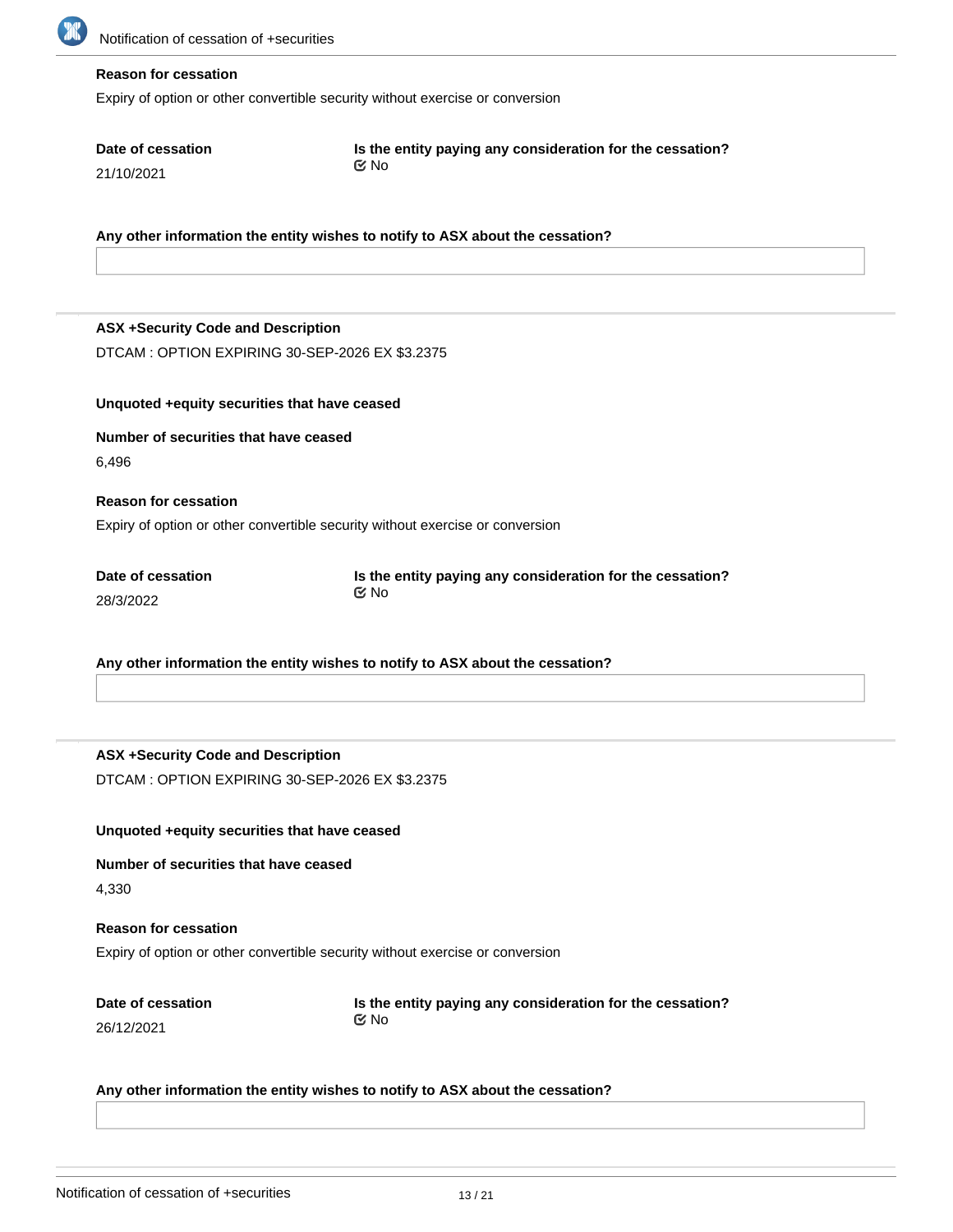

## **ASX +Security Code and Description**

DTCAL : OPTION EXPIRING 30-SEP-2035 EX \$0.00

## **Unquoted +equity securities that have ceased**

**Number of securities that have ceased**

1,427

**Reason for cessation**

Expiry of option or other convertible security without exercise or conversion

| Date of cessation | Is the entity paying any consideration for the cessation? |
|-------------------|-----------------------------------------------------------|
| 30/8/2021         | ় No                                                      |

**Any other information the entity wishes to notify to ASX about the cessation?**

## **ASX +Security Code and Description**

DTCAL : OPTION EXPIRING 30-SEP-2035 EX \$0.00

#### **Unquoted +equity securities that have ceased**

#### **Number of securities that have ceased**

2,142

#### **Reason for cessation**

Lapse of conditional right to securities because the conditions have not been, or have become incapable of being, satisfied

**Date of cessation** 21/10/2021

**Is the entity paying any consideration for the cessation?** No

**Any other information the entity wishes to notify to ASX about the cessation?**

#### **ASX +Security Code and Description**

DTCAL : OPTION EXPIRING 30-SEP-2035 EX \$0.00

#### **Unquoted +equity securities that have ceased**

# **Number of securities that have ceased**

2,140

#### **Reason for cessation**

Expiry of option or other convertible security without exercise or conversion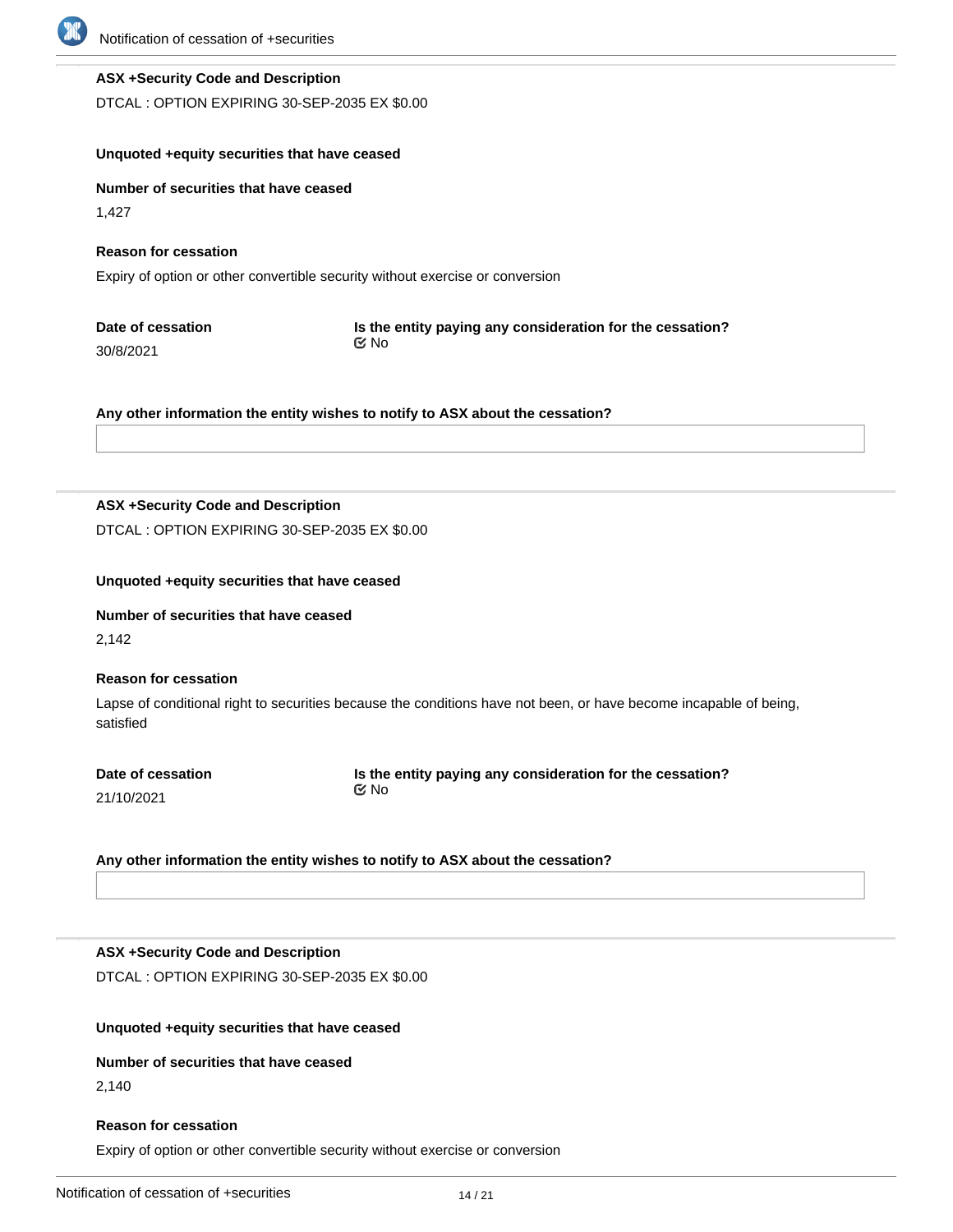

**Date of cessation**

28/3/2022

**Is the entity paying any consideration for the cessation?** No

#### **Any other information the entity wishes to notify to ASX about the cessation?**

## **ASX +Security Code and Description**

DTCAL : OPTION EXPIRING 30-SEP-2035 EX \$0.00

## **Unquoted +equity securities that have ceased**

#### **Number of securities that have ceased**

1,426

**Reason for cessation** Expiry of option or other convertible security without exercise or conversion

**Date of cessation** 26/12/2021

**Is the entity paying any consideration for the cessation?** No

**Any other information the entity wishes to notify to ASX about the cessation?**

#### **ASX +Security Code and Description**

DTCAL : OPTION EXPIRING 30-SEP-2035 EX \$0.00

#### **Unquoted +equity securities that have ceased**

**Number of securities that have ceased**

4,143

#### **Reason for cessation**

Expiry of option or other convertible security without exercise or conversion

|           | Date of cessation |  |
|-----------|-------------------|--|
| 28/3/2022 |                   |  |

**Is the entity paying any consideration for the cessation?** No

**Any other information the entity wishes to notify to ASX about the cessation?**

## **ASX +Security Code and Description**

DTCAN : OPTION EXPIRING 16-DEC-2035 EX \$ NIL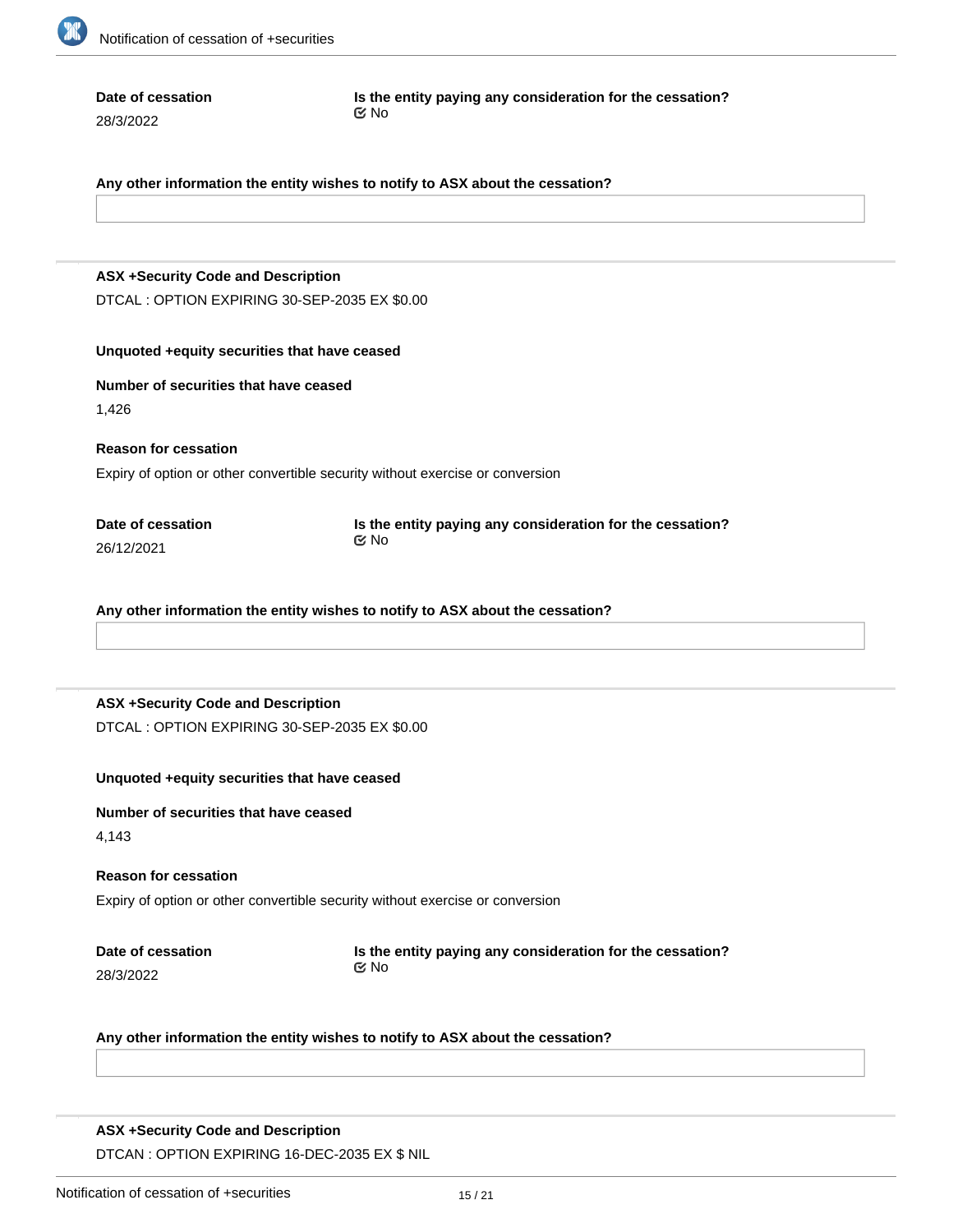

#### **Unquoted +equity securities that have ceased**

#### **Number of securities that have ceased**

59,172

#### **Reason for cessation**

Expiry of option or other convertible security without exercise or conversion

**Date of cessation** 30/1/2022

**Is the entity paying any consideration for the cessation?** No

**Any other information the entity wishes to notify to ASX about the cessation?**

## **ASX +Security Code and Description**

DTCAT : OPTION EXPIRING 01-SEP-2027 EX \$1.6975

#### **Unquoted +equity securities that have ceased**

#### **Number of securities that have ceased**

3,262

## **Reason for cessation**

Expiry of option or other convertible security without exercise or conversion

| Date of cessation |  |
|-------------------|--|
| 26/12/2021        |  |

**Is the entity paying any consideration for the cessation?** No

**Any other information the entity wishes to notify to ASX about the cessation?**

#### **ASX +Security Code and Description**

DTCAT : OPTION EXPIRING 01-SEP-2027 EX \$1.6975

#### **Unquoted +equity securities that have ceased**

#### **Number of securities that have ceased**

13,577

## **Reason for cessation**

Expiry of option or other convertible security without exercise or conversion

| Date of cessation |  |  |
|-------------------|--|--|
| 30/1/2022         |  |  |

**Is the entity paying any consideration for the cessation?** No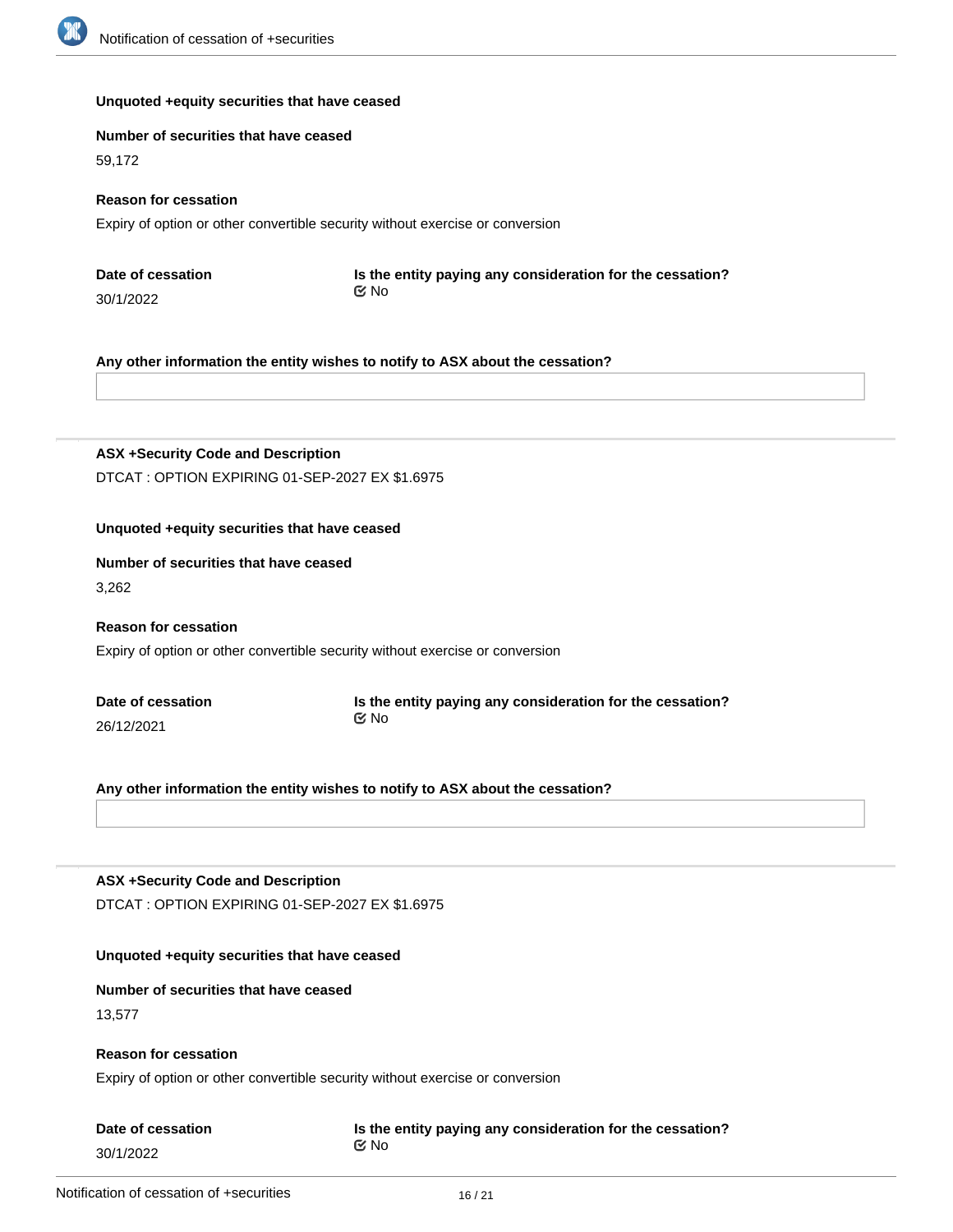

#### **Any other information the entity wishes to notify to ASX about the cessation?**

## **ASX +Security Code and Description**

DTCAU : OPTION EXPIRING 01-SEP-2036 EX NIL

#### **Unquoted +equity securities that have ceased**

# **Number of securities that have ceased**

1,068

## **Reason for cessation**

Expiry of option or other convertible security without exercise or conversion

|            | Date of cessation |
|------------|-------------------|
| 26/12/2021 |                   |

**Is the entity paying any consideration for the cessation?** No

#### **Any other information the entity wishes to notify to ASX about the cessation?**

## **ASX +Security Code and Description**

DTCAU : OPTION EXPIRING 01-SEP-2036 EX NIL

#### **Unquoted +equity securities that have ceased**

## **Number of securities that have ceased**

4,446

#### **Reason for cessation**

Expiry of option or other convertible security without exercise or conversion

| Date of cessation |  |
|-------------------|--|
| 30/1/2022         |  |

**Is the entity paying any consideration for the cessation?** No

#### **Any other information the entity wishes to notify to ASX about the cessation?**

#### **ASX +Security Code and Description**

**Number of securities that have ceased**

DTCAU : OPTION EXPIRING 01-SEP-2036 EX NIL

#### **Unquoted +equity securities that have ceased**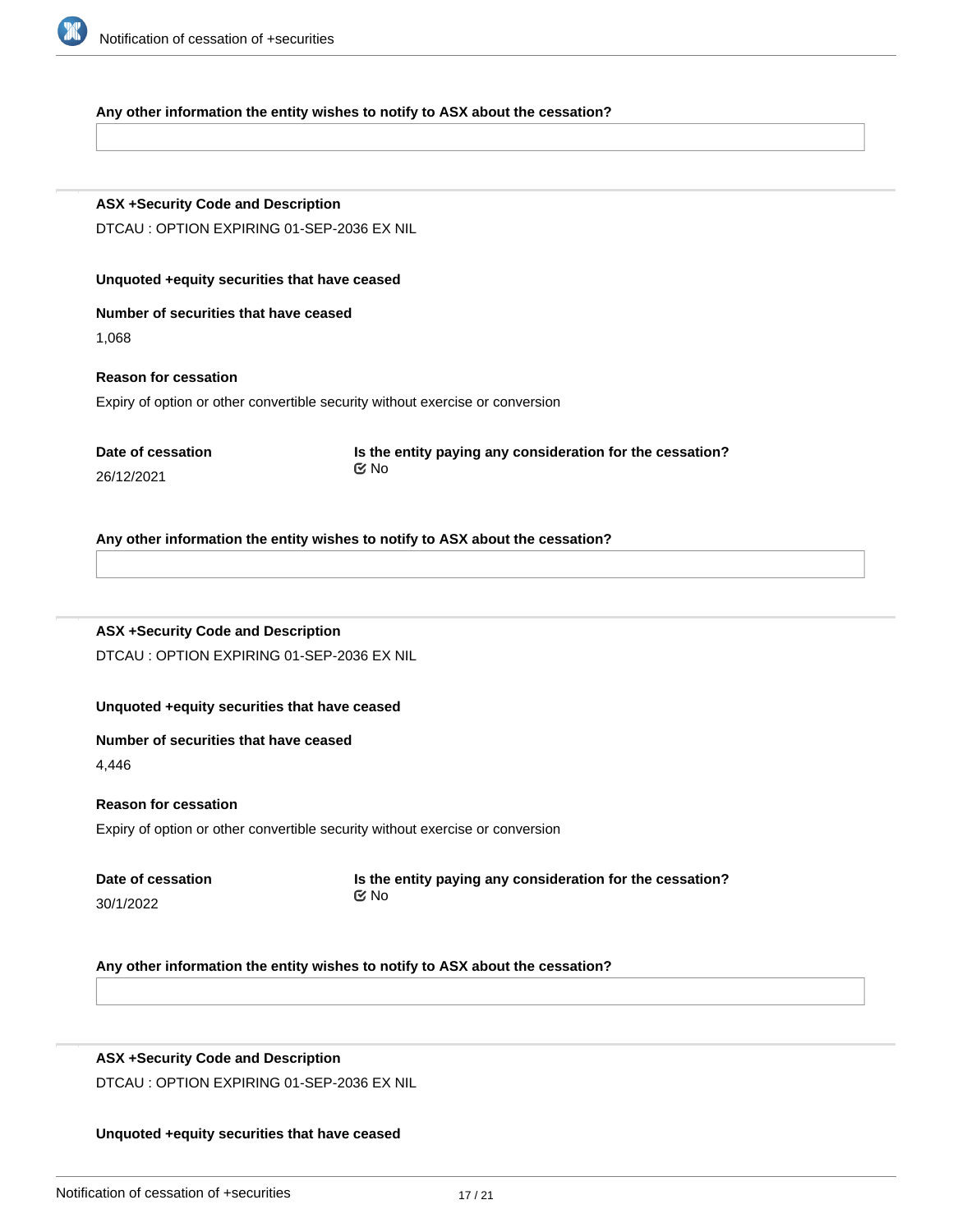

#### **Number of securities that have ceased**

3,219

#### **Reason for cessation**

Expiry of option or other convertible security without exercise or conversion

**Date of cessation**

21/1/2022

**Is the entity paying any consideration for the cessation?** No

## **Any other information the entity wishes to notify to ASX about the cessation?**

**ASX +Security Code and Description** DTCAL : OPTION EXPIRING 30-SEP-2035 EX \$0.00

#### **Unquoted +equity securities that have ceased**

#### **Number of securities that have ceased**

10,428

## **Reason for cessation**

Lapse of conditional right to securities because the conditions have not been, or have become incapable of being, satisfied

| Date of cessation | Is the entity paying any consideration for the cessation? |
|-------------------|-----------------------------------------------------------|
| 8/3/2022          | ©⁄ No                                                     |

**Any other information the entity wishes to notify to ASX about the cessation?**

**ASX +Security Code and Description**

DTCAM : OPTION EXPIRING 30-SEP-2026 EX \$3.2375

#### **Unquoted +equity securities that have ceased**

## **Number of securities that have ceased**

6,499

#### **Reason for cessation**

Lapse of conditional right to securities because the conditions have not been, or have become incapable of being, satisfied

## **Date of cessation**

8/3/2022

**Is the entity paying any consideration for the cessation?** No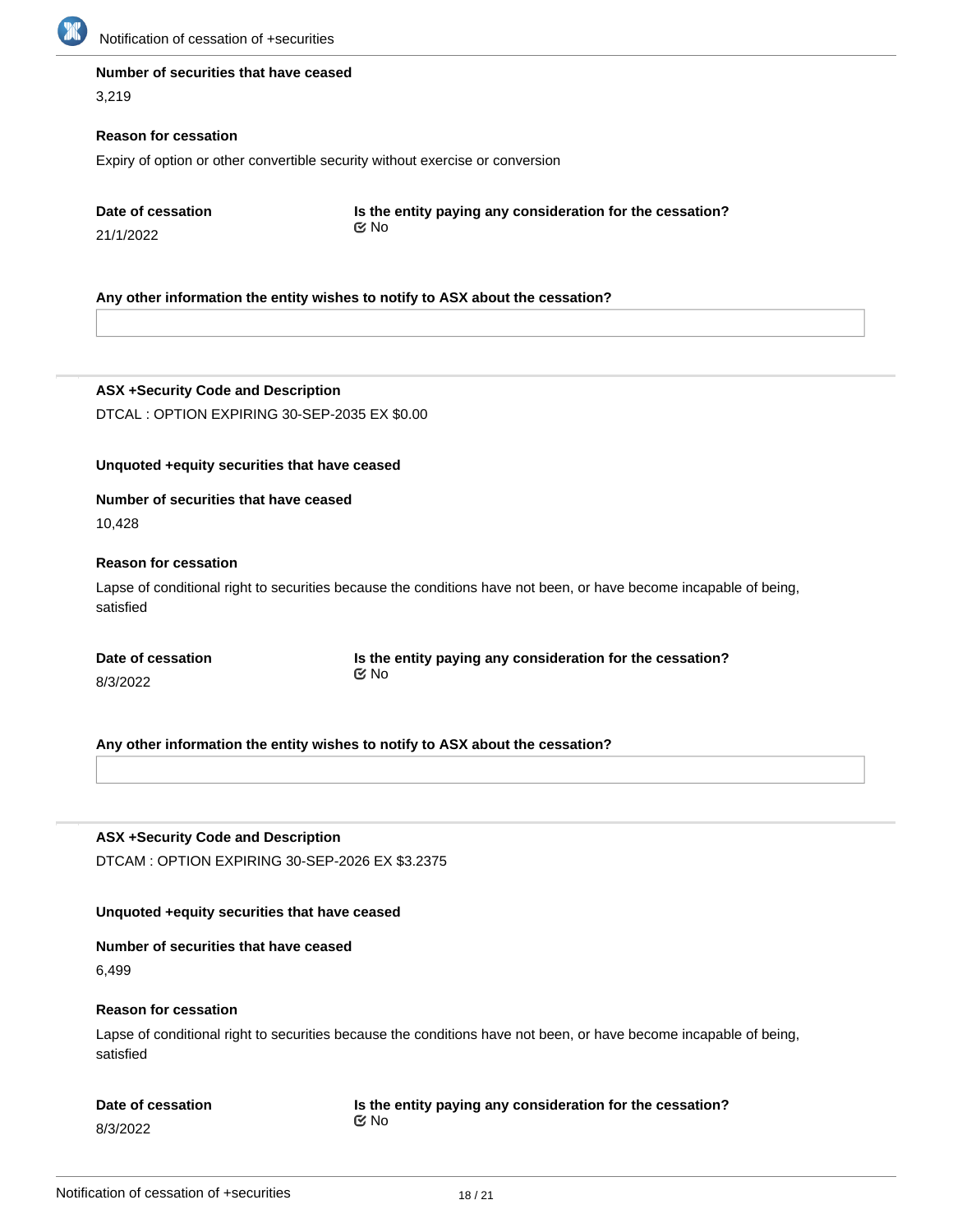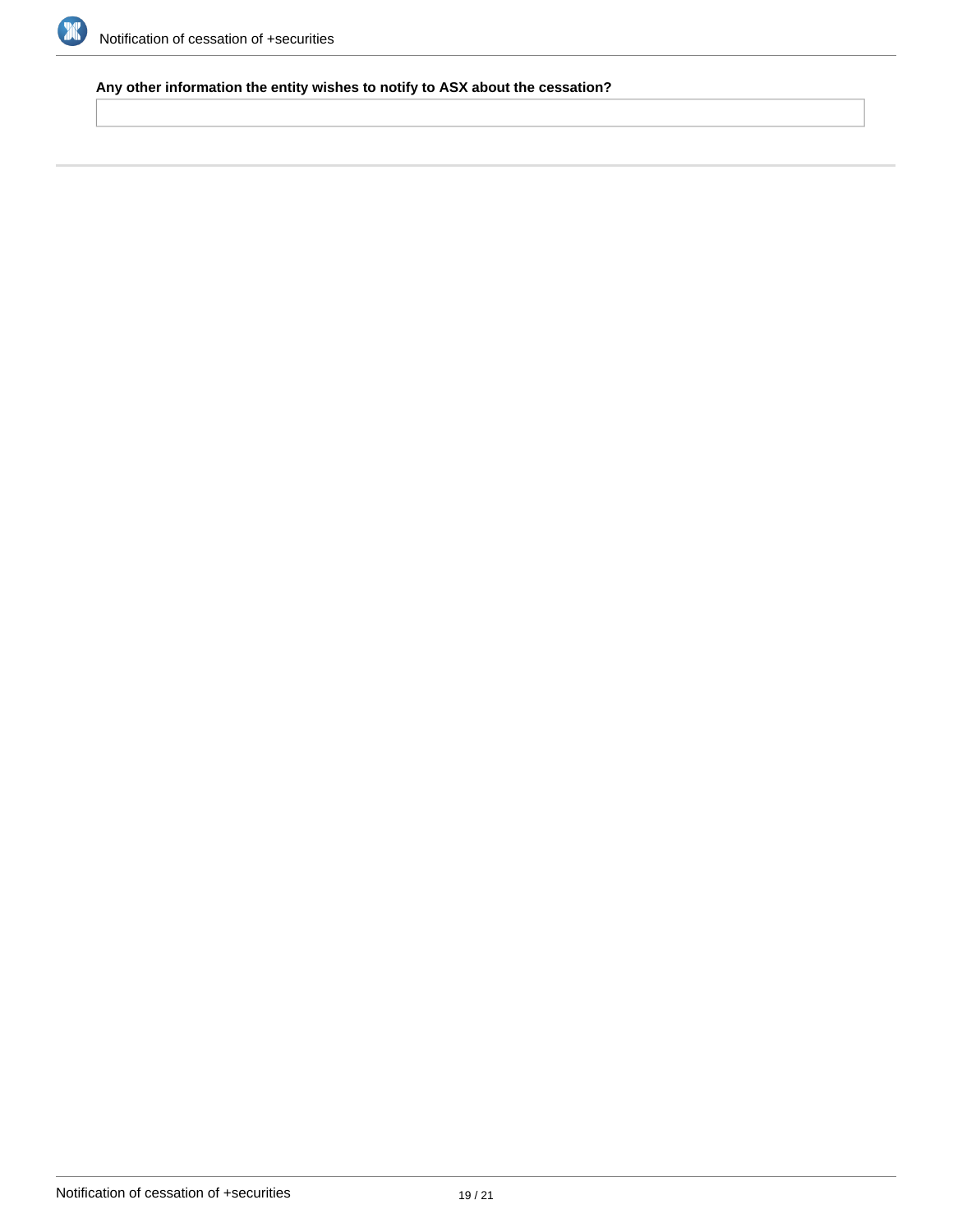

## Part 3 - Issued capital following changes

**Following the cessation of the +securities the subject of this notification, the issued capital of the entity will comprise:**

**3.1 Quoted +equity securities and +debt securities (total number of each +class of +securities quoted on ASX)**

| ASX +security code and description | Total number of<br>+securities on issue |
|------------------------------------|-----------------------------------------|
| DTC: ORDINARY FULLY PAID           | 257.696.388                             |

## **3.2 Unquoted +equity securities (total number of each +class of +equity securities issued but not quoted on ASX)**

| ASX +security code and description              | <b>Total number of</b><br>+securities on issue |
|-------------------------------------------------|------------------------------------------------|
| DTCAY: OPTION EXPIRING 01-FEB-2037 EX NIL       | 324,675                                        |
| DTCAH: OPTION EXPIRING 30-SEP-2023 EX \$0.9155  | 344,828                                        |
| DTCAI : OPTION EXPIRING 30-SEP-2023 EX \$0.8575 | 862,070                                        |
| DTCAK: OPTION EXPIRING 01-MAR-2024 EX \$0.8575  | 86,207                                         |
| DTCAL : OPTION EXPIRING 30-SEP-2035 EX \$0.00   | 943,182                                        |
| DTCAM: OPTION EXPIRING 30-SEP-2026 EX \$3.2375  | 2,734,042                                      |
| DTCAV: OPTION EXPIRING 01-SEP-2036 EX NIL       | 1,027,082                                      |
| DTCAA: OPTION EXPIRING 16-OCT-2034 EX NIL PRICE | 822,220                                        |
| DTCAB: OPTION EXPIRING 16-OCT-2034 EX \$1.5175  | 1,964,284                                      |
| DTCAN : OPTION EXPIRING 16-DEC-2035 EX \$ NIL   | 39,448                                         |
| DTCAO : OPTION EXPIRING 09-APR-2036 EX \$ NIL   | 121,317                                        |
| DTCAU : OPTION EXPIRING 01-SEP-2036 EX NIL      | 262,793                                        |
| DTCAT: OPTION EXPIRING 01-SEP-2027 EX \$1.6975  | 836,400                                        |
| DTCAP: WARRANT EXPIRING 30-JUN-2028 EX \$1.0375 | 2                                              |